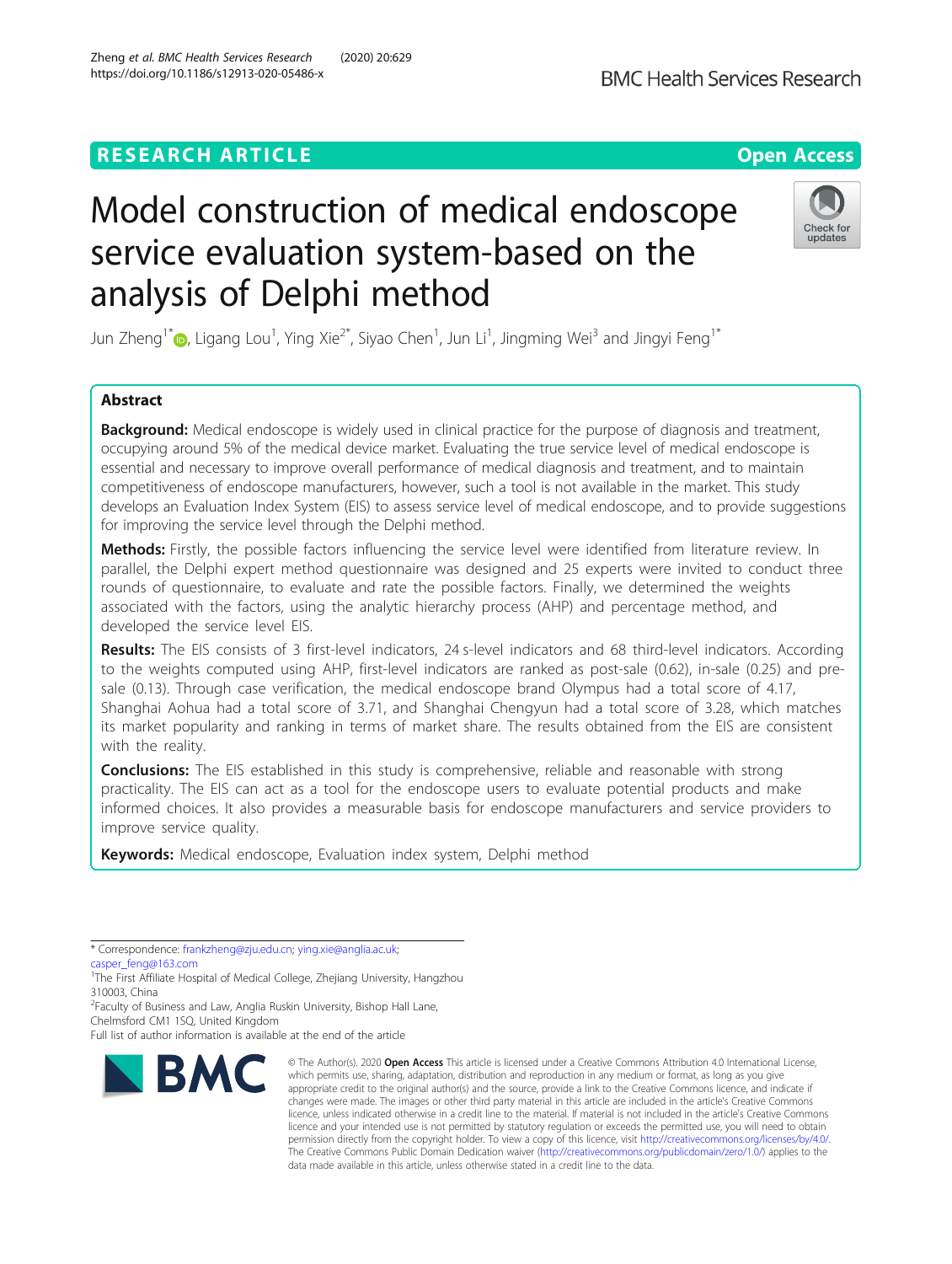## Background

Medical endoscope is an important surgical equipment for minimally invasive treatment technology, which has the advantages of small trauma, short operation time and quick postoperative recovery and plays an important role in surgery and operation  $[1-4]$  $[1-4]$  $[1-4]$ . For a long time, imported medical endoscopes have been more favorable due to perceived higher variety, better quality, more advanced technology and better service. With the extra investment in medical technology research and development, medical endoscopes produced by domestic manufacturers in China are quickly catching up in terms of product variety, quality, performances and innovation. Medical devices such as endoscopes are not a one-off purchase, instead, the associated post-sale service provided by the manufacturers or qualified dealers plays an important role in influencing decision making by the clients. Medical endoscopes are widely used for medical diagnosis and treatment, hence, the registration, the administration and the service level of endoscopes have received attention from the top level Ministry of Health in China, mid level Chinese State Administration of Food and Drug, and various medical institutions and medical device manufacturers. In this study, we measure the service level of medical endoscope from the perspectives of producers and end users. Medical institutions purchase endoscopes and professional doctors with professional licenses become the end users. Since medical endoscopes are applied to patients, medical endoscopes not only require strict disinfection, inspection and storage before and after use, but also regular quality and safety inspections by engineers [[5](#page-12-0), [6](#page-12-0)]. Currently there is no evaluation standard available to assess the service level provided by medical endoscope suppliers. The huge variety of medical endoscopes, in terms of brands, types, functions and application scenarios, makes the evaluation more challenging  $[7-10]$  $[7-10]$  $[7-10]$  $[7-10]$  $[7-10]$ . Most of the studies to date only evaluated the post sales service of medical endoscope suppliers, for example, 6 indicators were agreed to assess post sale service of medical devices used in China [[11](#page-12-0)], and similarly 16 indicators were identified by Shanghai Sixth People's Hospital using Delphi method to assess post sale service [\[12\]](#page-12-0). These evaluation systems did not consider pre-sale or during sale service, nor did the systems make comparison between different brands, which are all important factors influencing decision making when end users choose endoscopes.

As a subjective and qualitative method, Delphi method produces reliable results and draws unified conclusions from sufficient data, which provides a strong foundation to identify key indicators that are used to construct an EIS for medical endoscope. In this research, we use Delphi method to establish a comprehensive Evaluation Index System (EIS) to assess service level across the life cycle of a medical endoscope, staring from pre-sale, to in-sale and ending with post-sale. The weights of various indicators in the evaluation index are determined using AHP and percentage method [\[13](#page-12-0)–[15](#page-12-0)]. The new EIS provides a tool to evaluate service level of medical endoscope, strengthening the quality control in manufacturers or service providers and enabling users to make informed decision.

## **Methods**

## An overview of Delphi method

The Delphi method was originally conceived to study an Air Force-sponsored Rand Corporation, to obtain the most reliable consensus of opinion of a group of experts [[16\]](#page-12-0). In its infancy Delphi is characterized as a method for structuring effective communication process to allow a group of individuals to reach a group consensus. Nowadays the Delphi method has evolved to become a fundamental tool in the areas of forecasting, evaluation and concept/framework development, when there is a need to incorporate subjective information directly into evaluation models. Traditional Delphi method consists of six phases [\[17,](#page-12-0) [18](#page-12-0)]: (1) appoint a group facilitator who selects a group of experts based on the topic being examined; (2) identify experts and assemble expert panel; (3) define problem and develop questionnaire; (4) brainstorm alternatives through Round 1 questionnaires; (5) analyze, summarize and narrow alternatives through controlled feedback; and (6) rank alternatives in subsequent rounds of questionnaires and reach a closer consensus. At the end of each round of questionnaire, all questionnaires are returned to the facilitator who decides if another round is necessary or if the results are ready to support decision making. The questionnaire rounds can be repeated as many times as necessary to achieve a general sense of consensus [[19](#page-12-0), [20](#page-12-0)].

## Research using Delphi method Phase 1 appointing a group facilitator

The endoscopic service level research group appointed a team leader to setup the expert group. This team leader specializes in medical equipment management and maintenance management.

#### Phase 2 identifying experts and assembling expert panel

Selection criteria This study adopted the method of non-probability subjective sampling and appointed experts from medical institutions or medical device enterprises who meet the following criteria:

- (A) working in medical institutions, and engaging with medical endoscope application, including medical doctors, medical device engineers;
- (B) working in medical device enterprises, associated with the production, sale and post-sales service of medical endoscopes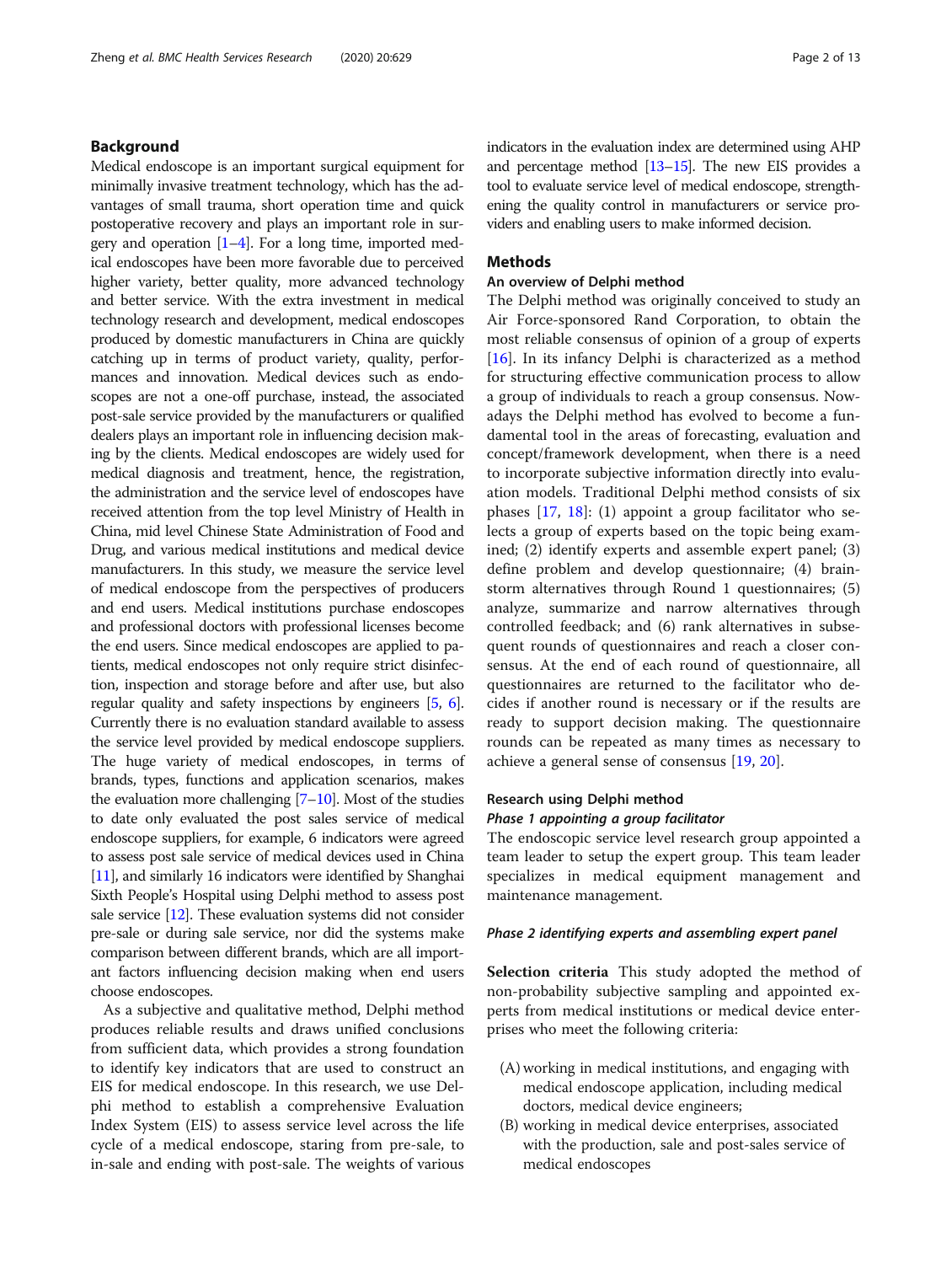- (C) having a professional title at advanced level or above
- (D) having a positional title at middle level or above
- (E) having more than 5 years' working experience in the positions outlined in (A-D).

Degree of expert authority In addition to selection criteria outline in (A-E) above, degree of expert authority Cr is introduced to add or remove experts from each round of questionnaires. The degree of expert authority Cr is defined using two self-evaluation scores that were given by the experts in each round of questionnaire, to reflect the reliability of experts' opinions:

$$
Cr = (Ca + Cs)/2 \tag{1}
$$

where Cs is expert's knowledge base to judge the program, and Ca is the expert's familiarity with the problem. Cs and Ca range between 0 and 5, with a higher value indicating more reliable judgment and more familiarity with the problem [[16\]](#page-12-0) (see Table 1). If the self rated Cr is higher than the threshold 2, the expert is kept, otherwise the expert is removed from group.

In the first round, following selection criteria (A-E) we chose 30 medical endoscope managers from medical institutions and endoscope enterprises to participate. In the second round, degree of expert authority was computed to filter the experts, with only 15 eligible experts remained. Ten new experts from medical institutions were invited to participate the second round of questionnaire, making the total number of participants as 25. The same procedure was applied to the third round, which consisted of 20 medical endoscope managers from medical institutions. The reduced number of samples in each round was in accordance with the correlation function, which satisfied gender and age diversity, as shown in Table [2](#page-3-0).

#### Phases 3 define problem and develop questionnaire

A comprehensive review on medical endoscope development is conducted by extracting, analyzing and comparing findings from previous studies. We also searched Pubmed, Web of Science, [cnki.net,](http://cnki.net) Wanfang database and other databases to understand the status quo of medical endoscopy service evaluation and analyzed the factors that affect the evaluation of medical endoscope services, which formed the theoretical basis for this research. This study used Nvivo 8.0 software coding function, and micro-analysis of the literature, to establish preliminary categories and sub-projects.

Based on the aforementioned work, a three-level EIS is constructed to assess the service level of medical endoscope, consisting of the First Level, the Second Level and the Third Level (see Fig. [1](#page-3-0)).

As shown in Fig. [1,](#page-3-0) there are three categories at the First Level, including pre-sale, in-sale and post-sale. At the second level a group of sub-indicators are identified, and more sub-indicators are included at the Third Level. These indicators formed a basis to develop the first round of questionnaire that seeks to measure perceived importance score rated by experts for each indicator (see Appendix [1](#page-11-0) for a sample of the questionnaire which shows all the questions of Level 1 and 2 indicators, and part of the questions of Level 3 indicators). The indicators were rated on a Likert scale of  $1-5$ , where  $5 = \text{Very}}$ important and  $1 = Not$  important.

## Phases 4–6 three rounds of questionnaires and rank alternatives

The first round of expert consultation focused on constructing a hierarchical structure of medical endoscope service level EIS. The first round of questionnaire was issued to the selected experts by post, together with the instructions to fill the questionnaire based on their personal opinion, experience or pervious research. Based on the importance scores and feedback received in the first round, we revised the list of medical endoscope service level indicators by removing the indicators that did not meet a set of criteria, clustering similar indictors, and adding new indicators that were missed.

The second round and third round of expert consultation mainly focused on the repeated rating of the importance scores of the indicators. In the third round, experts were also invited to determine the weights of all the remaining indicators, with the AHP procedure adopted to rank the three indicators at the First Level, and the percentage method applied to rank the indicators at the Second and Third Levels.

Table 1 Quantitative self-evaluation scores Cs and Ca

| <b>I WINTE I</b> QUALITIONITY C SCIL CYMIQUIDIT SCOTCS CS MITCH CO. |                            |                     |                            |
|---------------------------------------------------------------------|----------------------------|---------------------|----------------------------|
| Judgement basis (Cs)                                                | Quantitative value (score) | Familiarity (Ca)    | Quantitative value (score) |
| Practical experience                                                | 5.0                        | Very familiar       | 5.0                        |
| Theoretical analysis                                                | 4.0                        | Familiar            | 4.0                        |
| Understanding of relevant progress at home and abroad               | 3.0                        | General familiarity | 3.0                        |
| Reference                                                           | 2.0                        | Not very familiar   | 2.0                        |
| Subjectivity                                                        | 1.0                        | Unfamiliar          | .0                         |
|                                                                     |                            |                     |                            |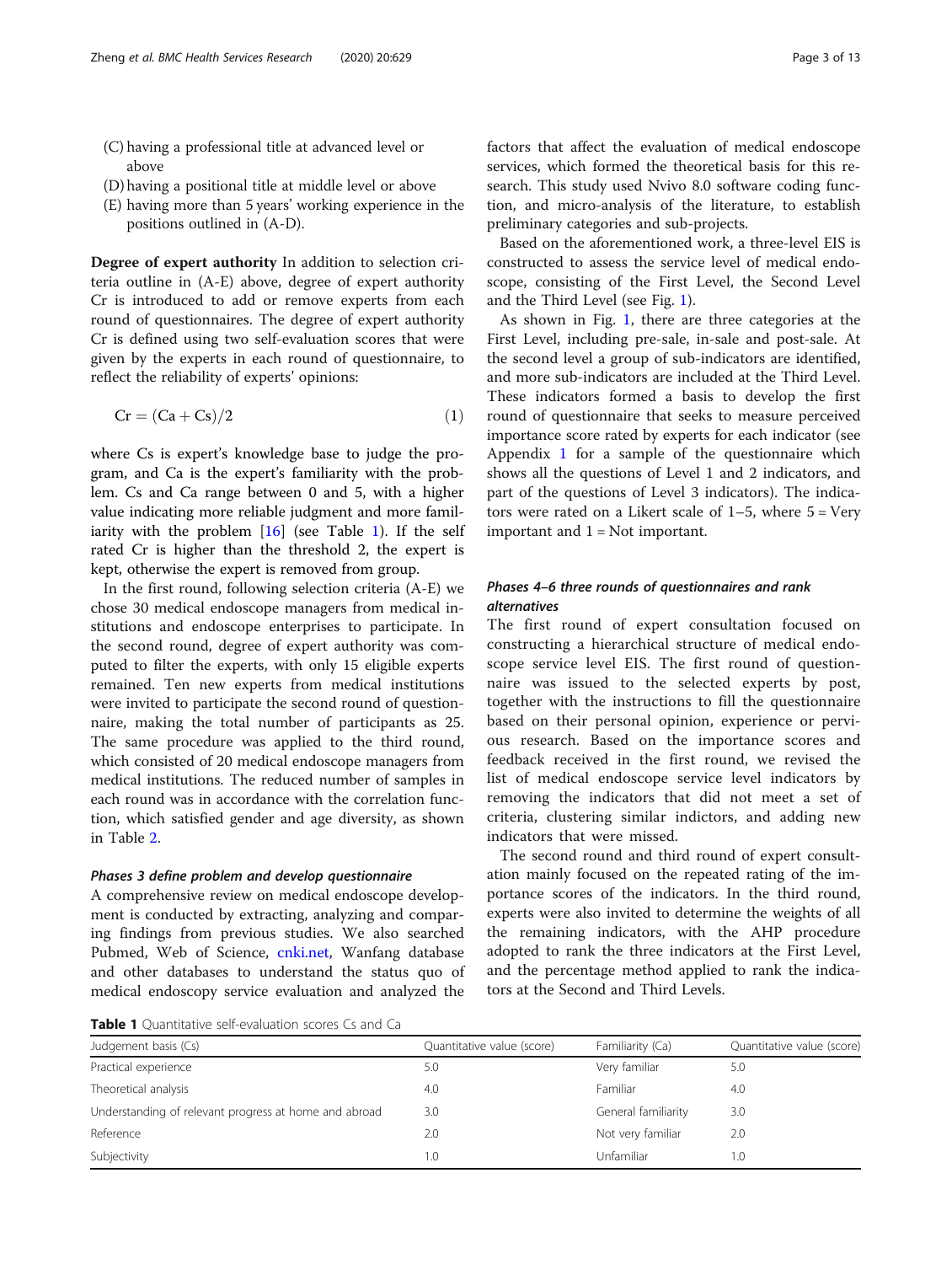|              | Unit     |            | Working years |               |                    | Professional title | Positional title |  |
|--------------|----------|------------|---------------|---------------|--------------------|--------------------|------------------|--|
|              | Hospital | Enterprise | 5-10 years    | $11-20$ years | More than 20 years | Advanced or above  | Middle or above  |  |
| First round  |          |            |               |               |                    |                    |                  |  |
| Second round |          |            |               |               | 20                 | 25                 |                  |  |
| Third round  | 20       |            |               |               | 18                 | 20                 | 20               |  |

<span id="page-3-0"></span>Table 2 Basic situation of the sample

Computing indicators' weights using AHP and percentage method The weight assigned to each of the three indicators at the First Level is equal to the sum of percentages of sub-indicators descended from that indicator, as shown in eqs.  $(2)$  and  $(3)$  (see Fig. 1):

$$
W_k^n = \sum_{i=1}^m W_{k,i}^{n+1}
$$
 (2)

$$
W_{k,i}^{n+1} = \sum_{j=1}^{p} W_{k,i,j}^{n+2}
$$
 (3)

Where  $n$  represents the level, i.e., the First, Second or Third level;  $k$  is the  $k$ th indicator at the *n*th level;  $i$  is the ith sub-indicator descended from the kth indicator at the *n*th level  $(i = 1,2,...m)$ ; *j* is the *j*th sub-indicator descended from the *i*th indicator at the  $(n+1)$  th level. Through two rounds of expert consultation, the feedback information of experts was analyzed and the evaluation indicators were revised twice.

The medical endoscope service level EIS and the weight of each indicator was developed using three rounds Delphi method, AHP and percentage method [[16,](#page-12-0) [21](#page-12-0)]. The index score of a medical endoscope was calculated as the aggregate importance score of all the indicators, i.e., the weighted sum of importance scores of individual indicators.

Quantitative criteria for inclusion and deletion of indicators The concentration of expert opinions is mainly determined by the Average Score (M) and the Full Score Frequency (K), which reflect the importance of the indicator in evaluating medical endoscope service level. M is the mean value of the importance scores rated by all the experts, and K is the frequency of receiving full scores (rating 5 in this study) from experts. " $Q_{+}$ " indicates the maximum value of the expert's importance score, "Q−" indicates the minimum value of the expert's

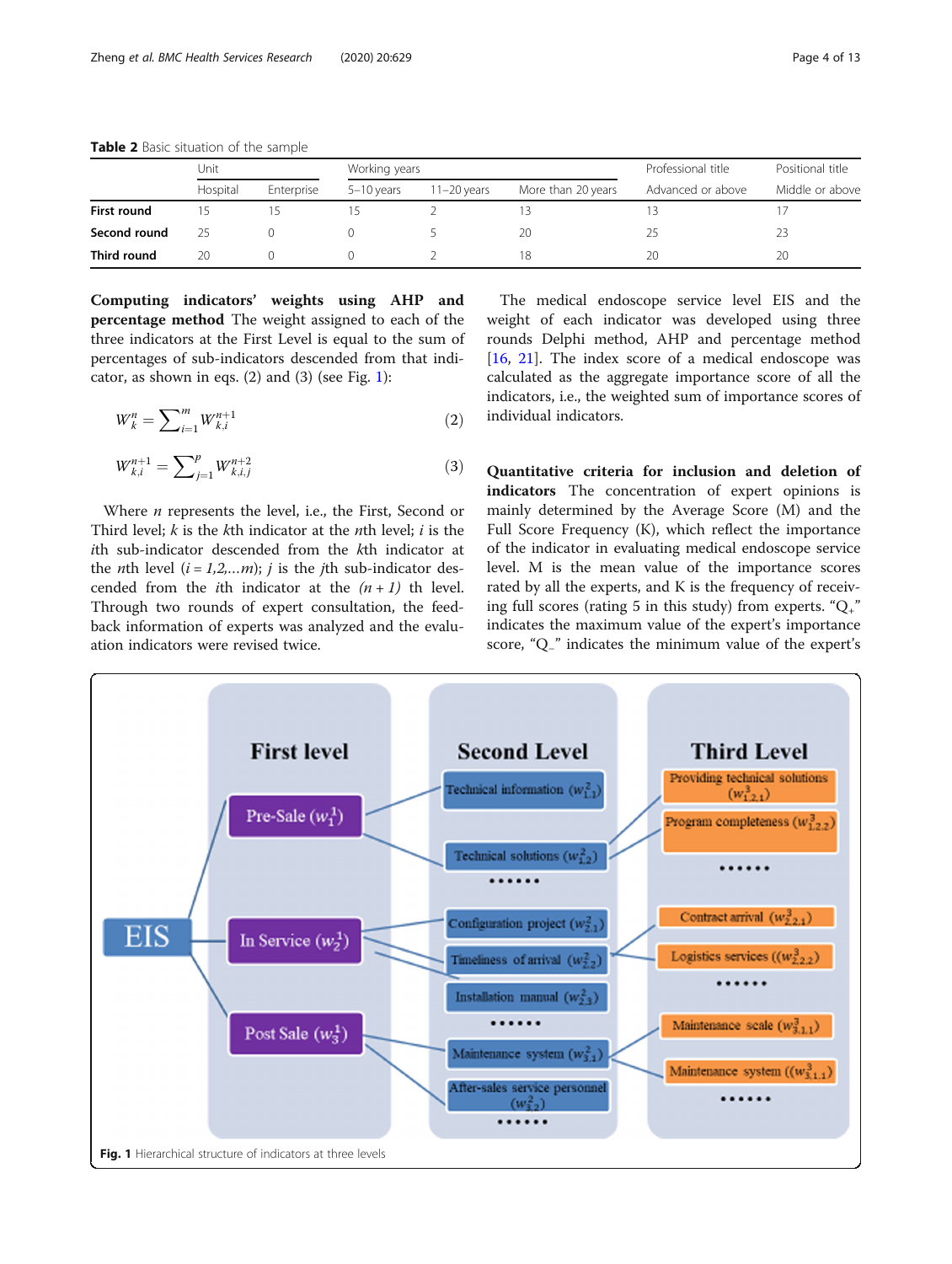score, and  $Q_{+}$ - $Q_{-}$  indicates the extreme value of the expert index score. The smaller the extreme value, the higher the concentration, when  $Q_{+}$ - $Q_{-}$  < 2, it indicates that the concentration of expert opinions is good.

Following the Delphi method, a quantitative assessment was conducted to screen the indicators to be included in the EIS. To include an indicator in the EIS, three criteria must all be met: (1) Full Score Frequency K is above the critical value of  $K = 0.3$ ; (2) the mean value of importance score M is higher than the critical value of  $M = 4$ ; and (3) the extreme value  $Q_{+}$ -Q lower than or equal to the critical value of  $Q_{+}$ - $Q_{-}$  = 2.

If one or two criteria are not met, a discussion is required with experts to decide whether to cluster the indicator with others or delete it.

Hence, when finalizing the indicators to be included in the EIS, an aggregate decision is drawn upon expert suggestions, importance scores of indicators obtained by Delphi method, and the analysis and discussion of the research group [[22\]](#page-12-0).

## Results

#### Expert positive coefficient

The expert positive coefficient is the degree of attention and interest of experts in the research. In this study, a total of 3 rounds of expert consultations were conducted, as shown in Table 3. In the first round, 30 questionnaires were issued, and 25 were collected, of which 18 were valid questionnaires, and the expert positive coefficient was 83.3%. In the second round, 25 expert consultation forms were issued, and 20 were collected. Among them, 19 were valid questionnaires, so the expert positive coefficient was 80.0%; in the third round 20 questionnaires were issued, 20 were recovered, of which 19 were valid questionnaires, and the expert positive coefficient was 100.0%. From the statistical results of the three rounds of experts' positive coefficient, most experts had a higher level of participation in this study.

#### Reliability analysis of questionnaire design

Cronbach's α is a statistic value, referring to the average value of half reliability coefficient obtained by all possible item partitioning methods of the scale. The value of Cronbach's α coefficient is between 0 and 1, and a value above 0.8 indicates good reliability of the scale. The computed reliability coefficient of the questionnaire

Table 3 Expert positive coefficient

|                                   |     | First round Second round Third round |        |
|-----------------------------------|-----|--------------------------------------|--------|
| Issued                            | 30  | 25                                   | 20     |
| Received                          | -25 | 20                                   | 20     |
| Expert positive coefficient 83.3% |     | 80.0%                                | 100.0% |

is  $\alpha$  = 0.976, which showed that the questionnaire was well designed and had high reliability [\[23](#page-12-0)–[25\]](#page-12-0).

#### Degree of concentration of expert opinions

As an example, the degree of expert opinion concentration is calculated for some of the indicators at the Second Level, as shown in Table [4.](#page-5-0) The Mean Scores M of technical solutions, device installation and maintenance system were more than 4; the Full Score Frequency K was more than 0.3 for each indicator; and the difference of extreme value  $Q_{+}$ - $Q_{-}$  was majorly less than or equal to 2, which indicated that experts' opinions were well concentrated. However, the difference of extreme value of complaint handling was more than 2, which indicated that the concentration of expert opinions was slightly poor.

## Screening results of medical endoscope service level indicators

In the first two rounds of questionnaire, numerical results M, K and Q<sub>+</sub>-Q<sub>−</sub> were calculated, to redefine and cluster the list of indicators before the third round questionnaire. Post the third round of questionnaire, quantitative criteria M, K and  $Q_{+}$ - $Q_{-}$  were applied to finalize the list of indicators, with the indicators with modified twice and lower importance scores being deleted [[26](#page-12-0)].

Based on a comprehensive review of the literature, and consideration of experts' opinions, we selected 123 indicators to design the first round of questionnaire, including 35 indicators at the Second Level, and 88 indicators at the Third Level. After the first round of questionnaire, the numerical results of measuring the indicators against the three quantitative criteria were calculated, i.e., Average Score M, Full Score Frequency K, and extreme value difference  $Q_{+}$ - $Q_{-}$ , to remove and add indicators to the Second and Third levels, as presented in Table [5](#page-5-0).

For example, the Average Score M of the indicator 3.18 "Function Development" was 3.553, the Full Score Frequency K was 0.222, and the extreme value difference  $Q_{+}$ -Q was 5, which indicated that experts had a low degree of recognition of this indicator and the indicator should be removed. According to the results obtained from the first round of the Delphi method, 1 indicator at the Second Level was deleted, leaving 34 indicators at the Second Level. 6 indicators at the Third Level were deleted, 2 indicators at the Third Level were merged into one new indicator,1 new indicator for product trials was added to the Third Level, and 2 third-levels of indicators were redefined, leaving 82 indicators at the Third Level (see Table [5](#page-5-0)).

The quantitative measures of the indicators against the three criteria in the second round are presented in Table [6.](#page-6-0) According to the results of the second round of questionnaire, one indicator at the Second Level was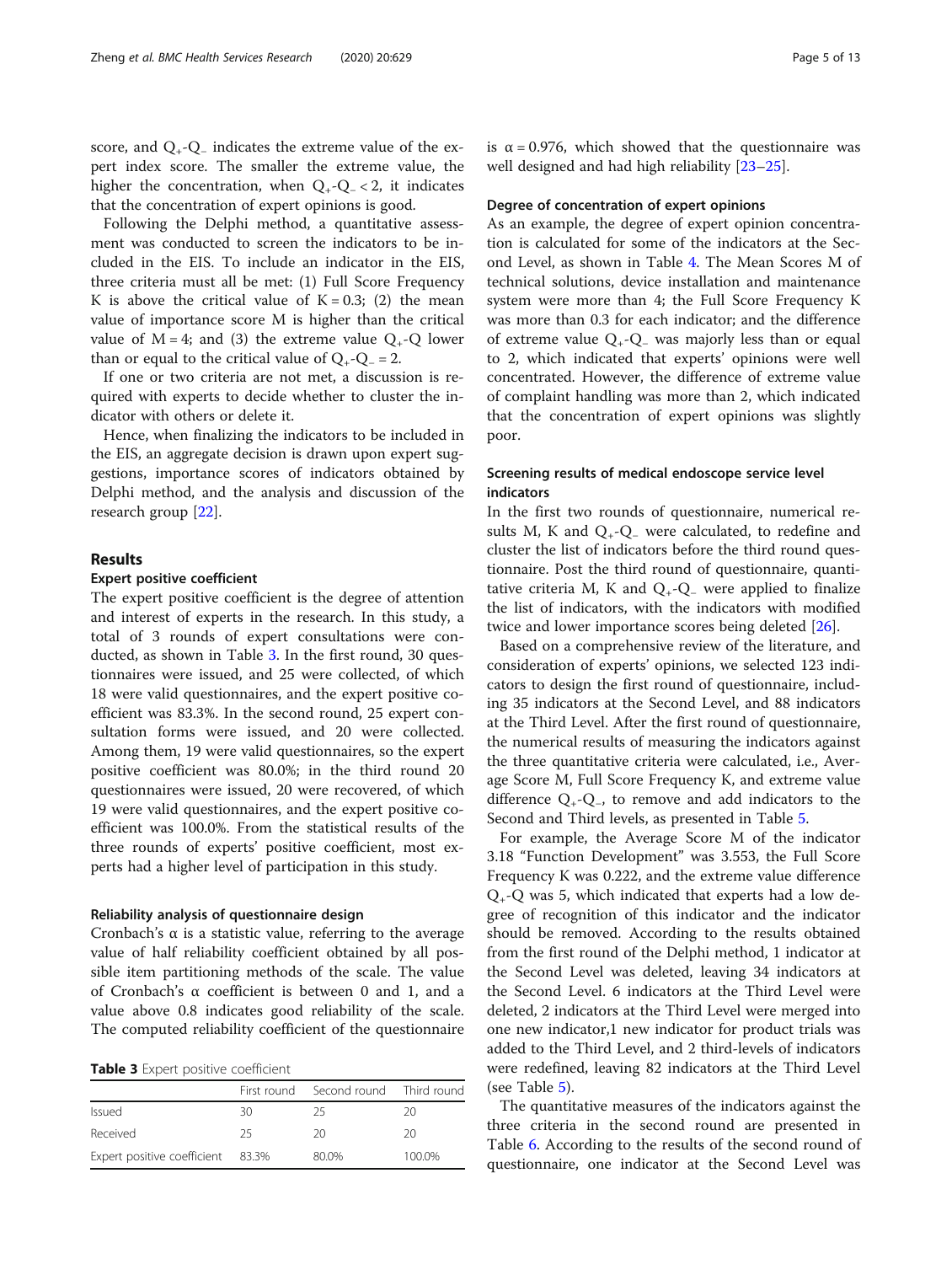| Indicators               | M        | Κ        | $O + -O -$ | extreme value difference |
|--------------------------|----------|----------|------------|--------------------------|
| 1.3 Technical solutions  | 4.429    | 0.524    |            | ≤2                       |
| 2.4 Device installation  | 4.857    | 0.857    |            | ≤2                       |
| 3.1 Maintenance system   | 4.571    | 0.619    |            | $\leq$                   |
| 3.7 Maintenance response | 4.810    | 0.810    |            | $\leq$                   |
| 3.16 Maintenance quality | 4.619    | 0.476    |            | $\leq$ 2                 |
| 3.3 Complaint handling   | 4.048    | 0.333    | 4          | > 2                      |
| $\cdots$                 | $\cdots$ | $\cdots$ | $\cdots$   | $\cdots$                 |

<span id="page-5-0"></span>Table 4 Degree of concentration of expert opinions

deleted, and 4 indicators were merged into one new indicator, leaving 30 indicators at the Second Level. At the Third Level, 4 indicators were merged into 2 new indicators (among the four indicators, two indicators were merged into one), 7 were deleted, and 3 new indicators were added, leaving 76 indicators at the Third Level.

Table [7](#page-6-0) and Table [8](#page-7-0) present the statistical results of each indicator at the Second and Third levels, including Average Score M, Full Score Frequency K, Extreme Value Q+-Q−, and Degree of Expert Authority Cr. These results were compared with the criteria  $(1)$ – $(3)$  defined in the Section "Quantitative criteria for inclusion and deletion of indicators", and the indicators were removed or retained accordingly based on the comparison outcome or experts' judgement.

In the third round of questionnaire, the number of deleted indicators at the Second and Third Levels were 6 and 8 respectively, keeping 24 indicators at the Second Level and 68 indicators at the Third Level (see Table [9](#page-9-0)). Following the three rounds of questionnaire, we constructed an EIS, including 3 indicators at the First Level, 24 indicators at the Second Level, and 68 indicators at the Third Level [\[27](#page-12-0)].

## The weights and important scores of service level indicators

Applying the AHP procedure and the percentage method, the weight of each service level indicator was calculated and presented in Table [9.](#page-9-0) The indicators at the First Level are ranked as post-sale service (0.6087), in-sale service (0.2568), and pre-sale service (0.1345), highlighting post-sale service is the most valued by users and is most important to manufacturers or dealers. Within the post-sale service category, most subindicators carry equal weights, for example, maintenance

system and post-sales service personnel both carry 0.0445 weights.

## Case study

At present, there is no standard to follow when designing an evaluation system to assess service level of a medical device. To test and verify the applicability of the proposed EIS, and gain deeper insights into the performance of EIS, a case study was performed. In light of the market share, brand awareness, and of the use of medical endoscopes in Chinese market, Olympus, Shanghai Aohua, and Shanghai Chengyun were selected as case companies to test and verify the proposed EIS. In this case study, 10 questionnaires were distributed to each manufacturer, 30 questionnaires were returned and 30 responses were valid. In this survey, the number of respondents was 30, 80% of them had bachelor's degree or above, 70% had technical titles above intermediate level and the relevant working years were longer than 5 years. According to the survey results, the Aggregate Index scores were calculated using the EIS, with Olympus scoring 4.17, Shanghai Aohua scoring 3.72 and Shanghai Chengyun scoring 3.28. The results were consistent with the evaluation of medical endoscopy service level in the market.

## **Discussion**

The quality of medical endoscope service is an essential factor in market competition and an important link related to medical safety and patient safety. This research build a medical endoscope service level evaluation index system based on pre-sale, in-sale and post-sale service through Delphi method. It provided a tool to end users to choose ideal service providers, and a channel for service providers to identify options for service

**Table 5** Quantitative measures in the first round

|                                   |  |     |  |    | Initial number of indicators Average Score M > 4 K > 0.3 $Q_+$ -Q- $\lt$ =2 Number of indicators at the end of first round |  |  |
|-----------------------------------|--|-----|--|----|----------------------------------------------------------------------------------------------------------------------------|--|--|
| <b>Second level indicators</b> 35 |  |     |  |    |                                                                                                                            |  |  |
| <b>Third level indicators</b> 88  |  | 78. |  | 63 |                                                                                                                            |  |  |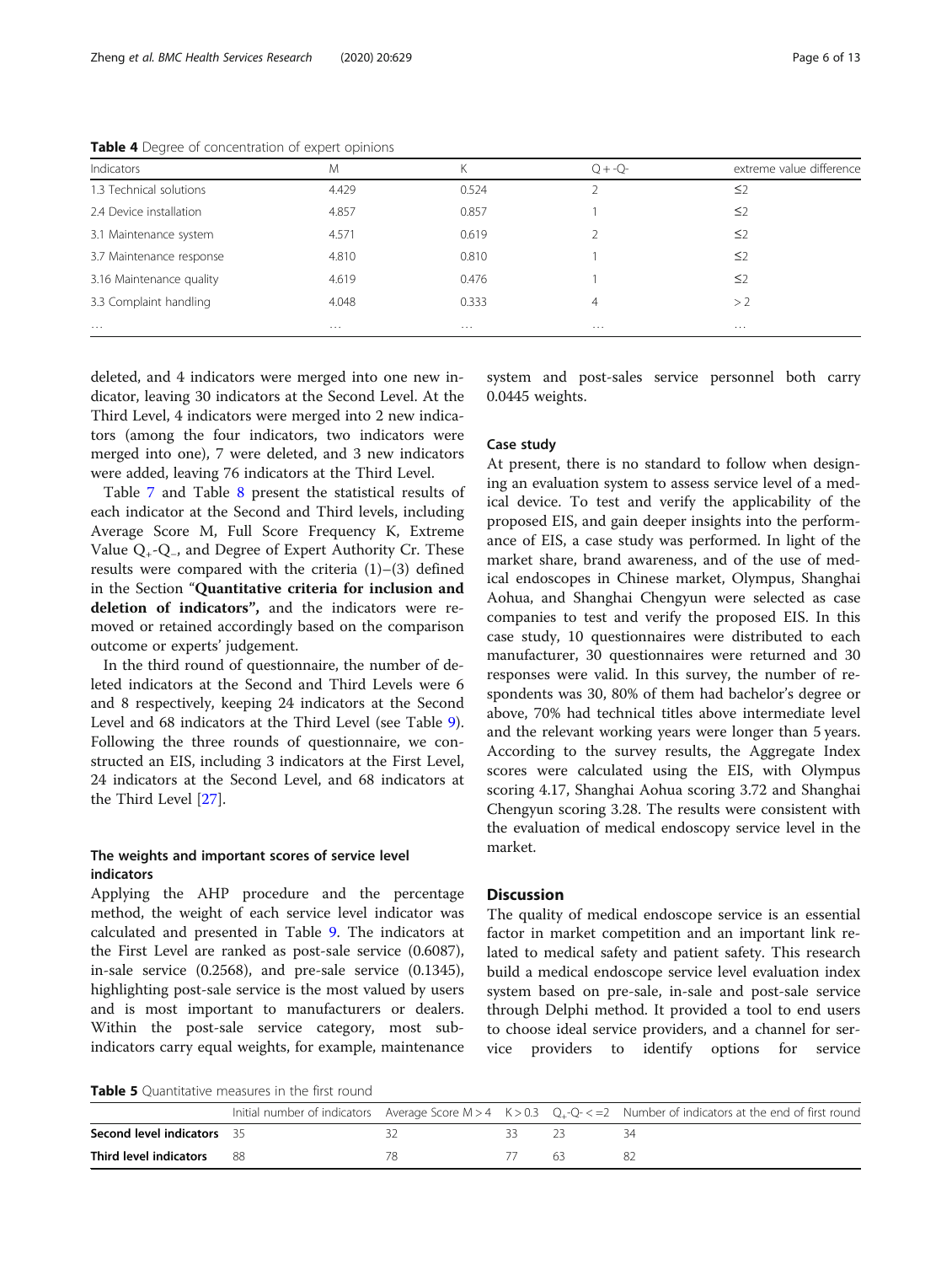<span id="page-6-0"></span>Table 6 Quantitative measures in the second round

|                                   |  |     |    | Initial number of indicators Average Score $M > 4$ K $> 0.3$ Q <sub>+</sub> -Q- $\lt$ =2 Number of indicators at the end of second round |
|-----------------------------------|--|-----|----|------------------------------------------------------------------------------------------------------------------------------------------|
| <b>Second level indicators</b> 34 |  |     |    |                                                                                                                                          |
| <b>Third level indicators</b> 82  |  | h I | 63 |                                                                                                                                          |

improvement. A few medical endoscope brands were selected for test and verify the developed EIS, and the results show that the system is applicable and useful, as evidenced that the final index scores obtained from the EIS system match the actual situation.

## Construction of three-level index for medical endoscopy service evaluation

The establishment of the medical endoscope service level EIS covered the whole life cycle of the service,

including pre-sale, in-sale, and post-sales as the firstlevel indicators, and other indicators at the second-level and third-level. The inclusion, clustering or deletion of indicators were determined using a rigorous procedure, combining subject expert judgement from the Delphi method, and objective quantitative criteria. In this process, some indicators were deleted, which included pre-sale indicators at the Second Level, such as product display, demand demonstration, new technology promotion, sales system, etc. The deleted post-sale indicators

Table 7 Statistical results of second-level indicators identified under Delphi method

| Second-level indicators                         | M     | Standard deviation | Coefficient of variation | Κ     | $Q_+\text{-}Q_-$ | Cr    |
|-------------------------------------------------|-------|--------------------|--------------------------|-------|------------------|-------|
| 1.1 Product display                             | 4.000 | 0.837              | 0.209                    | 0.286 | $\overline{3}$   | 4.000 |
| 1.2 Technical information                       | 4.429 | 0.676              | 0.153                    | 0.524 | $\overline{2}$   | 4.476 |
| 1.3 Technical solutions                         | 4.476 | 0.750              | 0.167                    | 0.571 | 3                | 4.405 |
| 1.4 Requirement Demonstration                   | 4.190 | 1.030              | 0.246                    | 0.476 | 4                | 4.000 |
| 1.5 Sales system                                | 3.143 | 0.573              | 0.182                    | 0.000 | $\overline{2}$   | 3.119 |
| 1.6 New technology promotion                    | 3.571 | 0.926              | 0.259                    | 0.143 | 3                | 3.571 |
| 2.1 Configuration project                       | 4.619 | 0.740              | 0.160                    | 0.714 | 3                | 4.405 |
| 2.2 Timeliness of arrival                       | 4.381 | 0.590              | 0.135                    | 0.429 | $\overline{2}$   | 4.476 |
| 2.3 Installation manual                         | 4.476 | 0.680              | 0.152                    | 0.571 | 2                | 4.429 |
| 2.4 Device installation                         | 4.857 | 0.359              | 0.074                    | 0.857 | $\mathbf{1}$     | 4.524 |
| 2.5 Equipment commissioning and quality control | 4.667 | 0.730              | 0.156                    | 0.810 | 2                | 4.500 |
| 2.6 Equipment acceptance                        | 4.810 | 0.402              | 0.084                    | 0.810 | $\mathbf{1}$     | 4.643 |
| 2.7 Data protocol                               | 4.190 | 0.873              | 0.208                    | 0.476 | $\overline{2}$   | 4.048 |
| 2.8 Primary operational training                | 4.667 | 0.577              | 0.124                    | 0.714 | $\overline{2}$   | 4.429 |
| 3.1 Maintenance system                          | 4.571 | 0.598              | 0.131                    | 0.619 | $\overline{2}$   | 4.714 |
| 3.2 Post-sales service personnel                | 4.571 | 0.746              | 0.163                    | 0.714 | $\overline{2}$   | 4.500 |
| 3.3 Complaint handling                          | 4.048 | 0.973              | 0.241                    | 0.333 | $\overline{4}$   | 4.167 |
| 3.4 Adverse event monitoring                    | 4.190 | 0.750              | 0.179                    | 0.381 | $\overline{2}$   | 4.214 |
| 3.5 Product recall                              | 4.000 | 0.949              | 0.237                    | 0.381 | 3                | 3.952 |
| 3.6 Maintenance and use manual                  | 4.714 | 0.644              | 0.137                    | 0.810 | $\overline{2}$   | 4.429 |
| 3.7 Maintenance response                        | 4.810 | 0.402              | 0.084                    | 0.810 | $\mathbf{1}$     | 4.619 |
| 3.8 Maintenance accessories                     | 4.714 | 0.463              | 0.098                    | 0.714 | $\mathbf{1}$     | 4.619 |
| 3.9 Standby machine                             | 4.381 | 0.669              | 0.153                    | 0.476 | $\overline{2}$   | 4.405 |
| 3.10 Warranty contract                          | 4.619 | 0.498              | 0.108                    | 0.619 | $\mathbf{1}$     | 4.619 |
| 3.11 Maintenance and repair report              | 4.476 | 0.750              | 0.167                    | 0.571 | 3                | 4.524 |
| 3.12 Retraining of clinical operations          | 4.238 | 0.831              | 0.196                    | 0.476 | $\overline{2}$   | 4.214 |
| 3.13 Retraining in clinical application         | 4.286 | 0.784              | 0.183                    | 0.476 | $\overline{2}$   | 4.119 |
| 3.14 Technical support                          | 4.333 | 0.658              | 0.152                    | 0.429 | $\overline{2}$   | 4.238 |
| 3.15 Scientific research cooperation            | 3.714 | 1.102              | 0.297                    | 0.286 | $\overline{4}$   | 3.976 |
| 3.16 Maintenance quality                        | 4.619 | 0.498              | 0.108                    | 0.619 | $\mathbf{1}$     | 4.619 |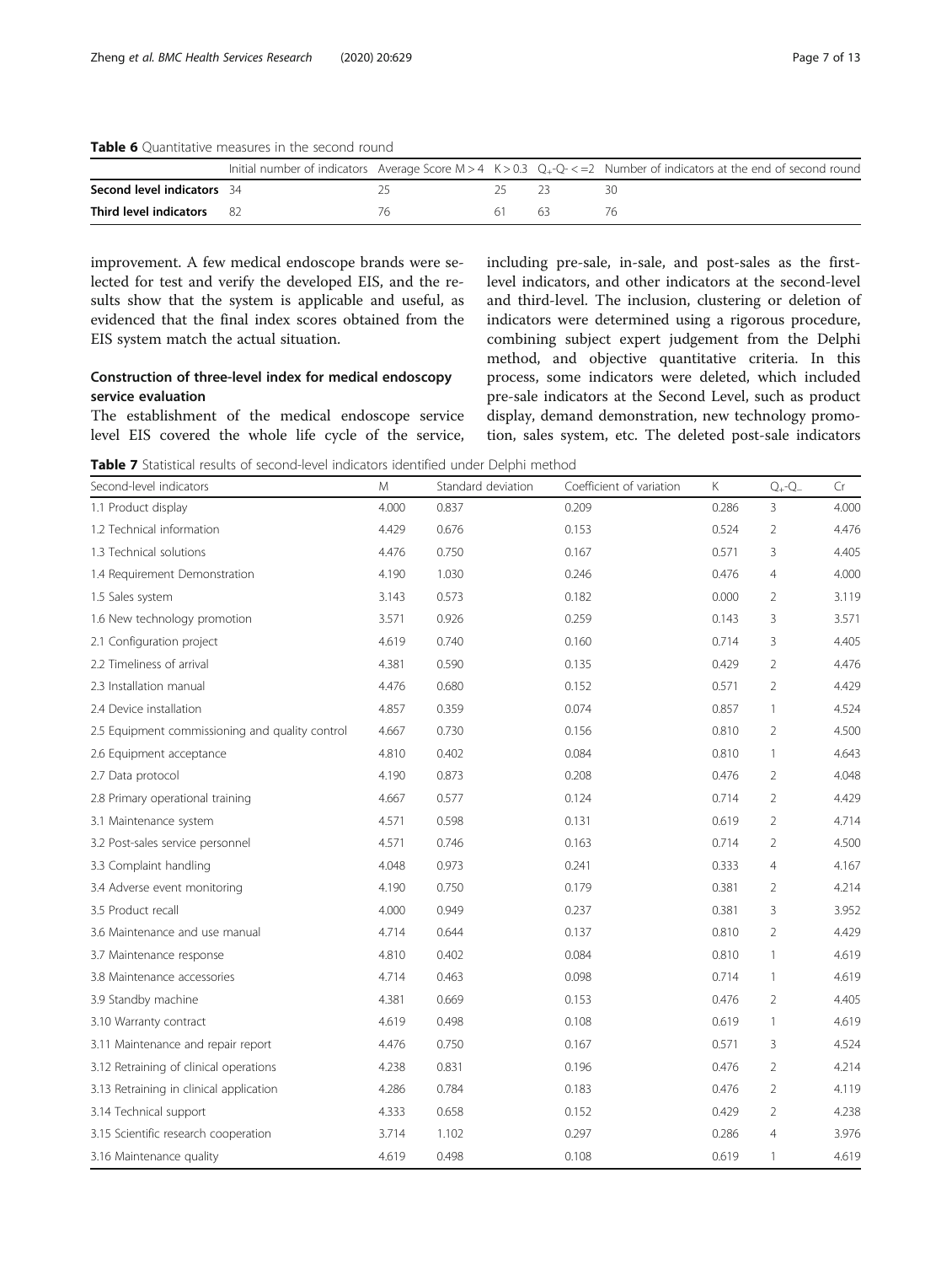<span id="page-7-0"></span>Table 8 Statistical results of third-level indicators identified under Delphi method

| Third-level indicators                       | M     | Standard deviation | Coefficient of variation | Κ     | $Q_+$ - $Q$ - |
|----------------------------------------------|-------|--------------------|--------------------------|-------|---------------|
| 1.1.1 In-hospital training demonstration     | 3.952 | 0.805              | 0.204                    | 0.238 | 3             |
| 1.1.2 Out-of-hospital training demonstration | 3.476 | 1.078              | 0.310                    | 0.143 | 4             |
| 1.2.1 Technical information                  | 4.524 | 0.602              | 0.133                    | 0.571 | 2             |
| 1.3.1 Providing technical solutions          | 4.619 | 0.740              | 0.160                    | 0.714 | 3             |
| 1.3.2 Program completeness                   | 4.381 | 0.865              | 0.197                    | 0.571 | 3             |
| 1.4.1 Requirement Demonstration              | 3.952 | 1.161              | 0.294                    | 0.429 | 4             |
| 1.5.1 Product category                       | 3.333 | 0.730              | 0.219                    | 0.095 | 3             |
| 1.6.1 Popularization and trial               | 3.714 | 0.902              | 0.243                    | 0.190 | 3             |
| 2.1.1 Programme effectiveness                | 4.619 | 0.740              | 0.160                    | 0.714 | 3             |
| 2.2.1 Contract arrival                       | 4.571 | 0.598              | 0.131                    | 0.619 | 2             |
| 2.2.2 Logistics services                     | 4.000 | 0.949              | 0.237                    | 0.381 | 3             |
| 2.3.1 Accompanying documentation             | 4.571 | 0.598              | 0.131                    | 0.619 | 2             |
| 2.4.1 Device installation                    | 4.857 | 0.359              | 0.074                    | 0.857 | $\mathbf{1}$  |
| 2.4.2 Installation efficiency                | 4.190 | 0.814              | 0.194                    | 0.381 | 3             |
| 2.4.3 Installation report                    | 4.190 | 0.873              | 0.208                    | 0.476 | 2             |
| 2.4.4 Installation service                   | 4.286 | 0.717              | 0.167                    | 0.429 | 2             |
| 2.5.1 Installation and commissioning         | 4.714 | 0.561              | 0.119                    | 0.762 | 2             |
| 2.5.2 Quality inspection                     | 4.333 | 0.966              | 0.223                    | 0.619 | 3             |
| 2.5.3 Quality control record                 | 4.571 | 0.870              | 0.190                    | 0.762 | 3             |
| 2.5.4 Quality control service satisfaction   | 4.381 | 0.740              | 0.169                    | 0.524 | 2             |
| 2.6.1 Acceptance process                     | 4.714 | 0.561              | 0.119                    | 0.762 | 2             |
| 2.6.2 Acceptance Time                        | 4.238 | 0.944              | 0.223                    | 0.476 | 3             |
| 2.6.3 Unacceptable processing                | 4.429 | 0.676              | 0.153                    | 0.524 | 2             |
| 2.6.4 Acceptance service                     | 4.429 | 0.676              | 0.153                    | 0.524 | 2             |
| 2.7.1 Data opening                           | 3.952 | 0.921              | 0.233                    | 0.381 | 2             |
| 2.8.1 Normative training                     | 4.381 | 0.740              | 0.169                    | 0.524 | 2             |
| 2.8.2 Clinical training                      | 4.524 | 0.512              | 0.113                    | 0.524 | 1             |
| 2.8.3 Medical training                       | 4.429 | 0.676              | 0.153                    | 0.524 | 2             |
| 3.1.1 Engineer qualification                 | 4.429 | 0.746              | 0.169                    | 0.571 | 2             |
| 3.1.2 Maintenance scale                      | 4.000 | 0.775              | 0.194                    | 0.286 | 2             |
| 3.1.3 Maintenance and certification          | 4.095 | 0.768              | 0.188                    | 0.333 | 2             |
| 3.1.4 Maintenance system                     | 4.095 | 0.768              | 0.188                    | 0.333 | 2             |
| 3.1.5 Maintenance implementation normative   | 4.476 | 0.750              | 0.167                    | 0.619 | 2             |
| 3.1.6 Maintenance response time              | 4.905 | 0.301              | 0.061                    | 0.905 | 1             |
| 3.1.7 Troubleshooting time                   | 4.714 | 0.561              | 0.119                    | 0.762 | 2             |
| 3.2.1 Post-sales team                        | 3.905 | 0.700              | 0.179                    | 0.190 | 2             |
| 3.2.2 Team training                          | 4.429 | 0.746              | 0.169                    | 0.571 | 2             |
| 3.2.3 Satisfaction with team service         | 4.524 | 0.602              | 0.133                    | 0.571 | 2             |
| 3.2.4 Satisfaction with maintenance service  | 4.619 | 0.498              | 0.108                    | 0.619 | 1             |
| 3.3.1 Complaint procedure                    | 3.952 | 0.865              | 0.219                    | 0.190 | 4             |
| 3.3.2 Complaint record                       | 3.714 | 0.902              | 0.243                    | 0.143 | 4             |
| 3.3.3 Complaint handling                     | 4.095 | 0.995              | 0.243                    | 0.381 | 4             |
| 3.3.4 Convenience of complaints              | 4.238 | 0.889              | 0.210                    | 0.476 | 3             |
| 3.3.5 Complaint feedback                     | 4.238 | 0.831              | 0.196                    | 0.429 | 3             |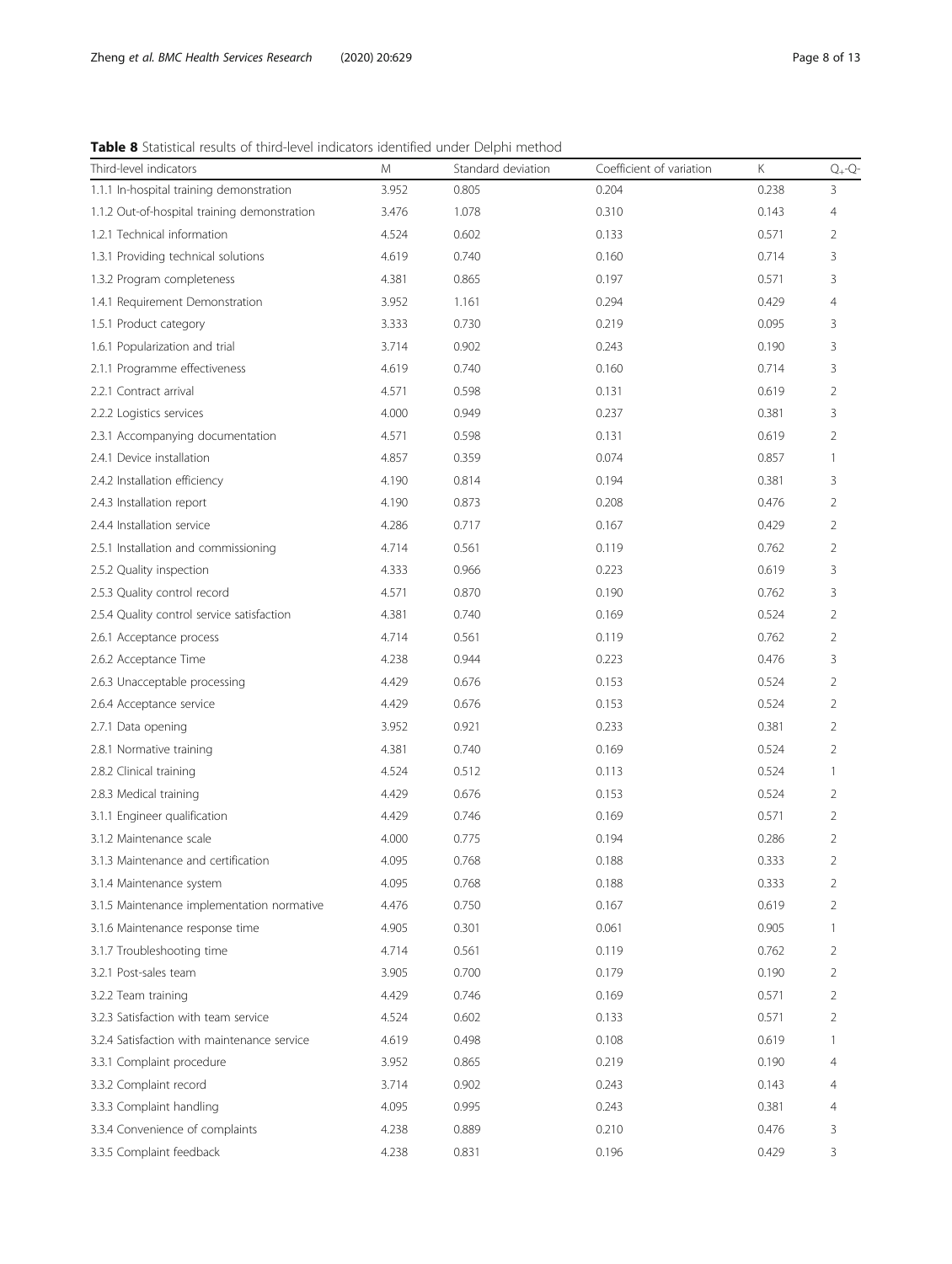Table 8 Statistical results of third-level indicators identified under Delphi method (Continued)

| Third-level indicators                          | M     | Standard deviation | Coefficient of variation | K.    | $Q_+$ -Q-      |
|-------------------------------------------------|-------|--------------------|--------------------------|-------|----------------|
| 3.4.1 Adverse event monitoring                  | 4.190 | 0.928              | 0.222                    | 0.476 | 3              |
| 3.4.2 Report of adverse events                  | 4.048 | 0.865              | 0.214                    | 0.333 | 3              |
| 3.4.3 Adverse event handling                    | 4.095 | 0.768              | 0.188                    | 0.333 | 2              |
| 3.4.4 Adverse event record                      | 4.429 | 0.676              | 0.153                    | 0.524 | 2              |
| 3.5.1 Product recall                            | 3.619 | 0.740              | 0.204                    | 0.048 | 3              |
| 3.6.1 Operation manual                          | 4.667 | 0.730              | 0.156                    | 0.810 | 2              |
| 3.6.2 Service manual                            | 4.524 | 0.814              | 0.180                    | 0.667 | 3              |
| 3.6.3 Openness of technical data                | 4.429 | 0.746              | 0.169                    | 0.571 | 2              |
| 3.7.1 PM program                                | 4.571 | 0.598              | 0.131                    | 0.619 | 2              |
| 3.7.2 Satisfaction with PM service              | 4.476 | 0.602              | 0.134                    | 0.524 | 2              |
| 3.7.3 Satisfaction with maintenance hotline     | 4.143 | 0.727              | 0.175                    | 0.333 | 2              |
| 3.7.4 Satisfaction of Maintenance Response      | 4.476 | 0.680              | 0.152                    | 0.571 | 2              |
| 3.7.5 Satisfaction with troubleshooting         | 4.667 | 0.577              | 0.124                    | 0.714 | $\overline{2}$ |
| 3.8.1 Quality of maintenance accessories        | 4.619 | 0.498              | 0.108                    | 0.619 | 1              |
| 3.8.2 Speed of arrival of repair accessories    | 4.524 | 0.512              | 0.113                    | 0.524 | 1              |
| 3.8.3 Satisfaction with maintenance price       | 4.571 | 0.598              | 0.131                    | 0.619 | 2              |
| 3.8.4 Satisfaction with payment method          | 4.143 | 0.854              | 0.206                    | 0.429 | 2              |
| 3.9.1 Whether to provide a standby machine      | 4.524 | 0.750              | 0.166                    | 0.667 | 2              |
| 3.9.2 Satisfaction with standby service         | 4.333 | 0.730              | 0.169                    | 0.476 | $\overline{2}$ |
| 3.10.1 Contract Integrity                       | 4.524 | 0.602              | 0.133                    | 0.571 | 2              |
| 3.10.2 Satisfaction with contract economy       | 4.476 | 0.512              | 0.114                    | 0.476 | $\mathbf{1}$   |
| 3.10.3 PM Satisfaction in Contract              | 4.333 | 0.658              | 0.152                    | 0.429 | 2              |
| 3.10.4 Satisfaction with contract indicators    | 4.429 | 0.676              | 0.153                    | 0.524 | $\overline{2}$ |
| 3.10.5 Satisfaction with Contract evaluation    | 4.286 | 0.717              | 0.167                    | 0.429 | 2              |
| 3.11.1 Satisfaction with reporting quality      | 4.524 | 0.512              | 0.113                    | 0.524 | $\mathbf{1}$   |
| 3.11.2 Satisfaction with report completion rate | 4.333 | 0.577              | 0.133                    | 0.381 | 2              |
| 3.12.1 Satisfaction with operational retraining | 4.190 | 0.814              | 0.194                    | 0.429 | 2              |
| 3.13.1 Satisfaction with application retraining | 4.286 | 0.717              | 0.167                    | 0.429 | 2              |
| 3.14.1 Technical support                        | 4.143 | 0.573              | 0.138                    | 0.238 | 2              |
| 3.15.1 Scientific research cooperation          | 3.714 | 1.056              | 0.284                    | 0.238 | 4              |
| 3.16.1 Probability of the same fault occurrence | 4.524 | 0.602              | 0.133                    | 0.571 | 2              |
| 3.16.2 Satisfaction with equipment Performance  | 4.476 | 0.512              | 0.114                    | 0.476 | 1              |

included product recall, scientific research cooperation and functional development, etc.

But all the indicators under the category of in-sale were retained at the Second Level, and only a portion of the indicators at the Third Level were adjusted.

Pre-sale indicators were pertaining to promotion, display and sales performance of medical endoscope manufacturers in the Chinese market, which had more intersections with users of medical institutions. Although the decision of choosing medical endoscopes in the procurement process would be affected by the manufacturers marketing strategies, we chose to ignore the

pre-sale marketing behavior as this area is less related to the quality or performance of medical endoscope.

Most of the post-sales indicators were retained, except scientific research and functional development cooperation. Although these indicators were prospective, the focus of medical endoscope users' service evaluation was on the safety and effectiveness of medical performance, while the value-added service functions such as scientific research cooperation were not relevant to most medical endoscope users. It is worth mentioning that the in-sale indicators had been fully retained, and only a small adjustment was made to the in-sale indicators at the Third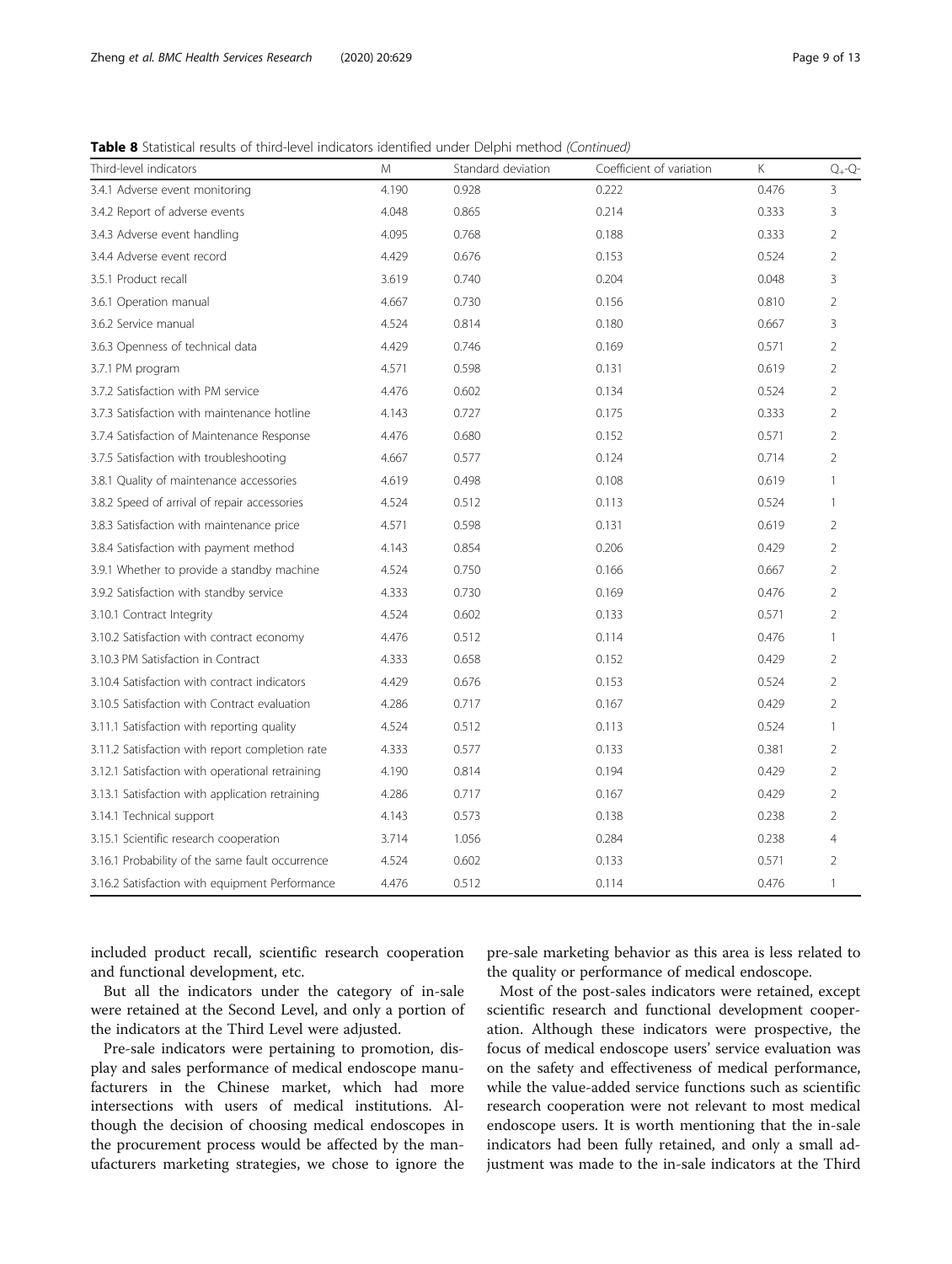|                   |        | First-level categories Weight second-level indicators |        | Weight Third-level indicators               | Weight |
|-------------------|--------|-------------------------------------------------------|--------|---------------------------------------------|--------|
| Pre-sale service  | 0.1345 | 1.1 Technical information                             | 0.0669 | 1.1.1 Technical information                 | 0.0669 |
|                   |        | 1.2 Technical solutions                               | 0.0676 | 1.2.1 Providing technical solutions         | 0.0347 |
|                   |        |                                                       |        | 1.2.2 Program completeness                  | 0.0329 |
| Sale service      | 0.2568 | 2.1 Configuration project                             | 0.0324 | 2.1.1 Programme effectiveness               | 0.0324 |
|                   |        | 2.2 Timeliness of arrival                             | 0.0307 | 2.2.1 Contract arrival                      | 0.0164 |
|                   |        |                                                       |        | 2.2.2 Logistics services                    | 0.0143 |
|                   |        | 2.3 Installation manual                               | 0.0314 | 2.3.1 Accompanying documentation            | 0.0314 |
|                   |        | 2.4 Device installation                               | 0.0340 | 2.4.1 Device installation                   | 0.0094 |
|                   |        |                                                       |        | 2.4.2 Installation efficiency               | 0.0081 |
|                   |        |                                                       |        | 2.4.3 Installation report                   | 0.0081 |
|                   |        |                                                       |        | 2.4.4 Installation service                  | 0.0083 |
|                   |        | 2.5 Equipment commissioning and quality control       | 0.0327 | 2.5.1 Installation and commissioning        | 0.0086 |
|                   |        |                                                       |        | 2.5.2 Quality inspection                    | 0.0079 |
|                   |        |                                                       |        | 2.5.3 Quality control record                | 0.0083 |
|                   |        |                                                       |        | 2.5.4 Quality control service satisfaction  | 0.0080 |
|                   |        | 2.6 Equipment acceptance                              | 0.0337 | 2.6.1 Acceptance process                    | 0.0089 |
|                   |        |                                                       |        | 2.6.2 Acceptance Time                       | 0.0080 |
|                   |        |                                                       |        | 2.6.3 Unacceptable processing               | 0.0084 |
|                   |        |                                                       |        | 2.6.4 Acceptance service                    | 0.0084 |
|                   |        | 2.7 Data protocol                                     | 0.0293 | 2.7.1 Data opening                          | 0.0293 |
|                   |        | 2.8 Primary operational training                      | 0.0327 | 2.8.1 Normative training                    | 0.0107 |
|                   |        |                                                       |        | 2.8.2 Clinical training                     | 0.0111 |
|                   |        |                                                       |        | 2.8.3 Medical training                      | 0.0109 |
| post-sale service | 0.6087 | 3.1 Maintenance system                                | 0.0445 | 3.1.1 Maintenance scale                     | 0.0064 |
|                   |        |                                                       |        | 3.1.2 Maintenance and certification         | 0.0068 |
|                   |        |                                                       |        | 3.1.3 Maintenance system                    | 0.0068 |
|                   |        |                                                       |        | 3.1.4 Maintenance implementation normative  | 0.0069 |
|                   |        |                                                       |        | 3.1.5 Maintenance response time             | 0.0076 |
|                   |        |                                                       |        | 3.1.6 Troubleshooting time                  | 0.0083 |
|                   |        | 3.2 Post-sales service personnel                      | 0.0445 | 3.2.1 Post-sales team                       | 0.0099 |
|                   |        |                                                       |        | 3.2.2 Team training                         | 0.0113 |
|                   |        |                                                       |        | 3.2.3 Satisfaction with team service        | 0.0115 |
|                   |        |                                                       |        | 3.2.4 Satisfaction with maintenance service | 0.0118 |
|                   |        | 3.3 Complaint handling                                |        | 0.0394 3.3.1 Complaint record               | 0.0099 |
|                   |        |                                                       |        | 3.3.2 Complaint handling                    | 0.0099 |
|                   |        |                                                       |        | 3.3.3 Convenience of complaints             | 0.0102 |
|                   |        |                                                       |        | 3.3.4 Complaint feedback                    | 0.0102 |
|                   |        | 3.4 Adverse event monitoring                          | 0.0408 | 3.4.1 Adverse event monitoring              | 0.0102 |
|                   |        |                                                       |        | 3.4.2 Report of adverse events              | 0.0098 |
|                   |        |                                                       |        | 3.4.3 Adverse event handling                | 0.0100 |
|                   |        |                                                       |        | 3.4.4 Adverse event record                  | 0.0108 |
|                   |        | 3.5 Maintenance and use manual                        |        | 0.0459 3.5.1 Operation manual               | 0.0157 |
|                   |        |                                                       |        | 3.5.2 Service manual                        | 0.0152 |
|                   |        |                                                       |        | 3.5.3 Openness of technical data            | 0.0149 |

<span id="page-9-0"></span>Table 9 Weighting of indicators using AHP and percentage method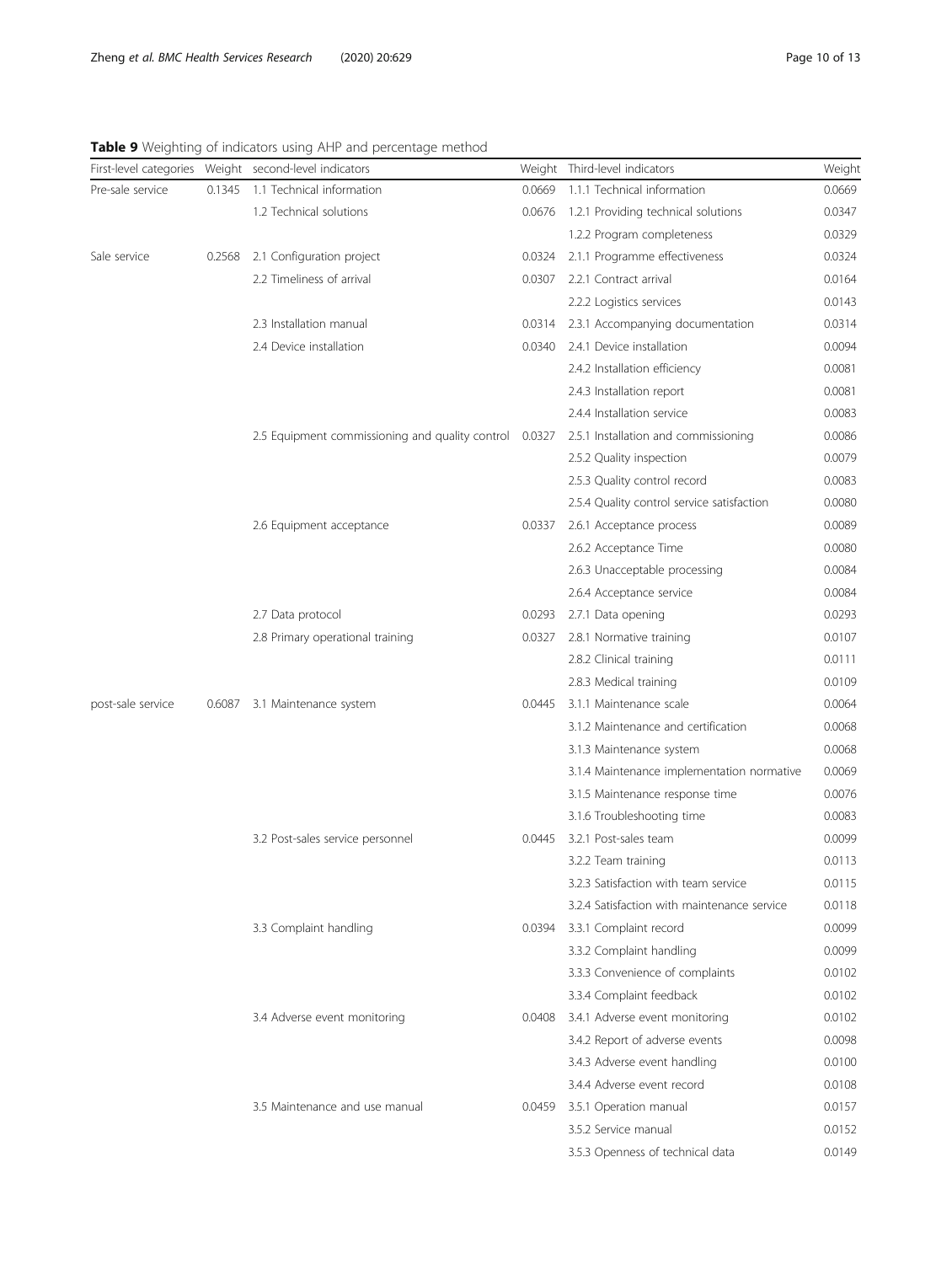|  | First-level categories Weight second-level indicators | Weight | Third-level indicators                                | Weight |
|--|-------------------------------------------------------|--------|-------------------------------------------------------|--------|
|  | 3.6 Maintenance response                              | 0.0468 | 3.6.1 PM program                                      | 0.0096 |
|  |                                                       |        | 3.6.2 PM service satisfaction                         | 0.0089 |
|  |                                                       |        | 3.6.3 Satisfaction with maintenance hotline           | 0.0087 |
|  |                                                       |        | 3.6.4 Satisfaction with Maintenance Response          | 0.0094 |
|  |                                                       |        | 3.6.5 Satisfaction with troubleshooting               | 0.0098 |
|  | 3.7 Maintenance accessories                           | 0.0459 | 3.7.1 Quality of maintenance accessories              | 0.0119 |
|  |                                                       |        | 3.7.2 Speed of arrival of repair accessories          | 0.0116 |
|  |                                                       |        | 3.7.3 Satisfaction with maintenance price             | 0.0117 |
|  |                                                       |        | 3.7.4 Satisfaction with payment method                | 0.0106 |
|  | 3.8 Standby machine                                   | 0.0426 | 3.8.1 Whether to provide a standby machine            | 0.0218 |
|  |                                                       |        | 3.8.2 Satisfaction with standby service               | 0.0208 |
|  | 3.9 Warranty contract                                 | 0.0449 | 3.9.1 Contract Integrity                              | 0.0092 |
|  |                                                       |        | 3.9.2 Satisfaction with contract economy              | 0.0084 |
|  |                                                       |        | 3.9.3 PM Satisfaction in Contract                     | 0.0088 |
|  |                                                       |        | 3.9.4 Satisfaction with contract indicators           | 0.0090 |
|  |                                                       |        | 3.9.5 Satisfaction with Contract evaluation           | 0.0087 |
|  | 3.10 Maintenance and repair report                    | 0.0435 | 3.10.1 Satisfaction with reporting quality            | 0.0222 |
|  |                                                       |        | 3.10.2 Satisfaction with report completion rate       | 0.0213 |
|  | 3.11 Retraining of clinical operations                | 0.0412 | 3.11.1 Satisfaction with operational retraining       | 0.0412 |
|  | 3.12 Retraining in clinical application               | 0.0417 | 3.12.1 Satisfaction with application retraining       | 0.0417 |
|  | 3.13 Technical support                                | 0.0422 | 3.13.1 Technical support                              | 0.0422 |
|  | 3.14 Maintenance quality                              | 0.0449 | 3.14.1 Probability of the same fault occurrence       | 0.0226 |
|  |                                                       |        | 3.14.2 Satisfaction with equipment Performance 0.0223 |        |

Table 9 Weighting of indicators using AHP and percentage method (Continued)

Level. This aspect shows that the service behaviour in the sale was generally recognized, and the indicator design was relatively accurate. On the other hand, it shows that although the sale takes the shortest time in the whole service process, it is still very important.

## The core role of post-sales service evaluation in medical endoscopy evaluation

In this study, 3 first-level indicators, 24 s-level indicators and 68 third-level indicators were formed, and their weights were calculated respectively. The weights assigned to the three indicators at the First Level were 0.13, 0.25 and 0.62 respectively. This shows that the industry has strong emphasis on the after sale service provided for medical endoscope. Based on the responses received in the first round of questionnaire, we also found that manufacturers paid less attention to post-sale service than hospitals, but paid more attention to presale service than hospitals. The reason is obvious, as manufacturers value the sales side, but the hospital cares about the experience of application and performances. Medical endoscope manufacturers paid more attention to the pre-sale of the products and the communication with the customers during the sales process, in order to

maximize the profit of selling [[28\]](#page-12-0). When the medical endoscope breaks down during use, the manufacturer's profit level drops due to maintenance or repair fee, and a potential of loss of clients. Therefore, the manufacturer paid more attention to the pre- and mid-term sales process of the product. When endoscopes fail to work, hospitals and medical staffs, as the disadvantaged groups of medical endoscope users, wish to receive timely response and service from manufacturers or maintenance parties. Therefore, they would pay more attention to the post-sales service of medical endoscopes [[5](#page-12-0), [29](#page-12-0)].

## Selection and information bias

The observational study design in this research means that selection bias and information bias are present to some degree, which is the limitation of this research. Selection bias stems from the selection of the expert group in the Delphi study, which limits the comparability between groups being studied. To reduce the impacts of selection bias, the sampling method used in choosing experts was random, and the professionals who met our pre-defined criteria had equal probability to be included in the study. Future work will expand the Delphi study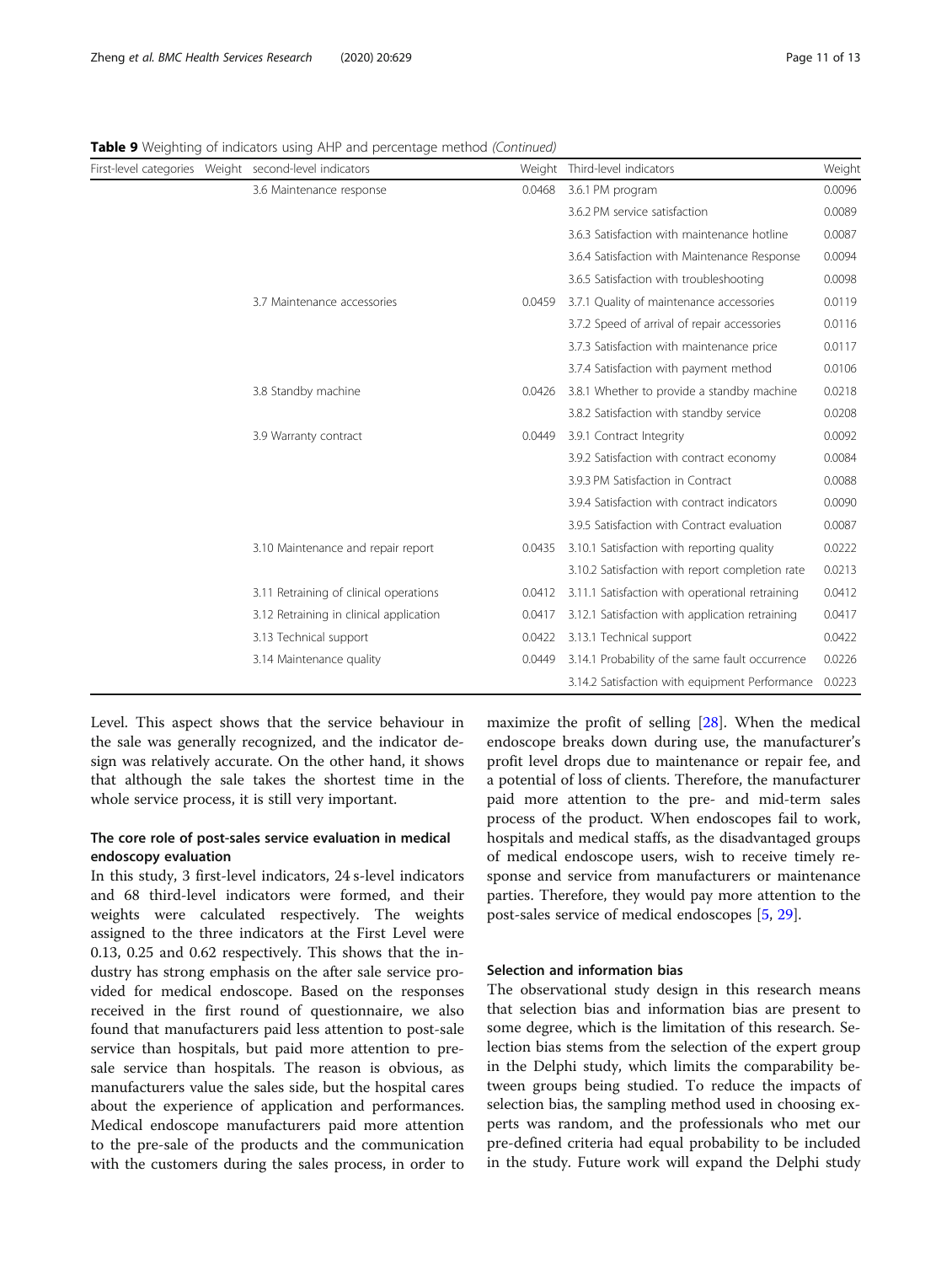<span id="page-11-0"></span>to multiple expert groups, to further refine the configuration of the EIS.

The use of questionnaire helps to collect a wider range of perspectives, views, and opinions on the service level of medical endoscope. However, information bias may arise from self-reporting bias (such as social desirability, or recall bias), or inaccurate estimation. The questions asked in this research do not concern private or sensitive topics, and anonymity and confidentiality were guaranteed at the time of data collection, hence social desirability bias is less likely to be present in this study. To overcome recall bias, we defined the selection criteria to choose experts in the Delphi study, requiring these members to closely engage in medical endoscope application or production, therefore, these respondents were supposed to have up to date knowledge to evaluate the service level. To ensure internal validity of the collected responses and to minimize the impacts of inaccurate estimation, Cronbach's α was calculated to check data reliability, and quantitative criteria was introduced to reassess the indicators. The next phase of study will involve surveys with a wider group of experts who will rate the service indictors. In additional to the use of statistical methods in checking validity and reliability, we will compare the survey data and the data from Delphi study with Technical reports or Users' Evaluation reports on medical endoscopes, to examine the validity of the selfreporting instrument.

## Conclusions

In the process of establishing the service index system, the following characteristics of Delphi method were fully embodied: (1) the adequacy of resource utilization, as experts came from different manufacturers and industries, and they could make full use of their experience and knowledge; (2) the reliability of the net conclusions, benefiting from the back-to-back approach, each expert made his own judgment independently, without being affected by other complicated factors; (3) the unity of the net conclusion.

The EIS of medical endoscope established in this study, covers the whole life cycle of pre-sale, in-sale and post-sale of an endoscope; the EIS provides a comprehensive evaluation on the product (endoscope), from the aspects of manufacturers or service providers, as well as end user. A combination of qualitative and quantitative methods was applied to develop the EIS, combing subjective judgement and quantitative assessment. Therefore, the evaluation system constructed by the method of expert consultation has certain credibility and be applied to related fields. However, the results of this study are only carried out with a small group of samples, thus lack of testing in other problem settings. The research group

plans to promote the application of the medical endoscope service level evaluation system in domestic medical institutions and manufacturers. Through iterative method and repeated expert methods, the evaluation system will be reviewed and upgraded to serve the national medical endoscope industry in the future.

## Supplementary information

Supplementary information accompanies this paper at [https://doi.org/10.](https://doi.org/10.1186/s12913-020-05486-x) [1186/s12913-020-05486-x.](https://doi.org/10.1186/s12913-020-05486-x)

Additional file 1. First round of questionnaire

#### Abbreviations

EIS: Evaluation Index System; AHP: Analytic hierarchy process; Cr: Degree of expert authority; Cs: Expert's knowledge base to judge the program; Ca: Expert's familiarity with the problem; M: Average Score; K: Full Score Frequency; Q+: The maximum value of the expert's importance score; Q- : The minimum value of the expert's score; Q + -Q-: The extreme value of the expert index score

#### Acknowledgements

The authors would like to thank Prof Yi Shen and Prof Hengjin Dong from Department of Statistics, Medical College of Zhejiang University, for reviewing this paper.

#### Authors' contributions

JZ and J-YF have contributed in study design and administration of the study. JL, L-GL and S-YC have contributed in acquisition and processing data. JZ and YX drafted the manuscript, and JZ performed the statistical analysis. YX has reviewed the draft article and gave specific comments. J-MW have contributed in data processing. The authors read and approved the final manuscript.

#### Funding

This work was supported by 13th Five-Year National Key R&D Program Service System Evaluation Research of Medical Endoscope Equipment (No. 2017YFC0113505) and 13th Five-Year National Key R&D Program Application Demonstration of Domestic Innovative Medical Equipment Based on Medical Internet+ (No. 2017YFC0114107). In both cases, the funding body provided financial support for the conduct of the research, having no involvement in the analysis or in writing the article.

#### Availability of data and materials

The datasets used during the current study are available from the corresponding author on reasonable request.

#### Ethics approval and consent to participate

According to the "Ethical Review Measures for Biomedical Research Involving Humans" (2016) issued by the Order of the National Health and Family Planning Commission of the People's Republic of China (No. 11), biomedical research involving humans includes the following activities: (1) Research activities on human physiology, psychological behavior, pathological phenomena, disease etiology and pathogenesis, and disease prevention, diagnosis, treatment and rehabilitation; (2) Testing and research activities of new medical technologies or new medical products on the human body; (3) The activity of collecting, recording, using, reporting, or storing scientific research materials such as human samples, medical records, and behaviors. This research is eligible for exemption from ethical review, and the need for consent to participate was waived by the Institutional Review Board, Research Management Department in the First Affiliated Hospital, College of Medicine, Zhejiang University.

#### Competing interests

The authors declare that they have no conflict of interest.